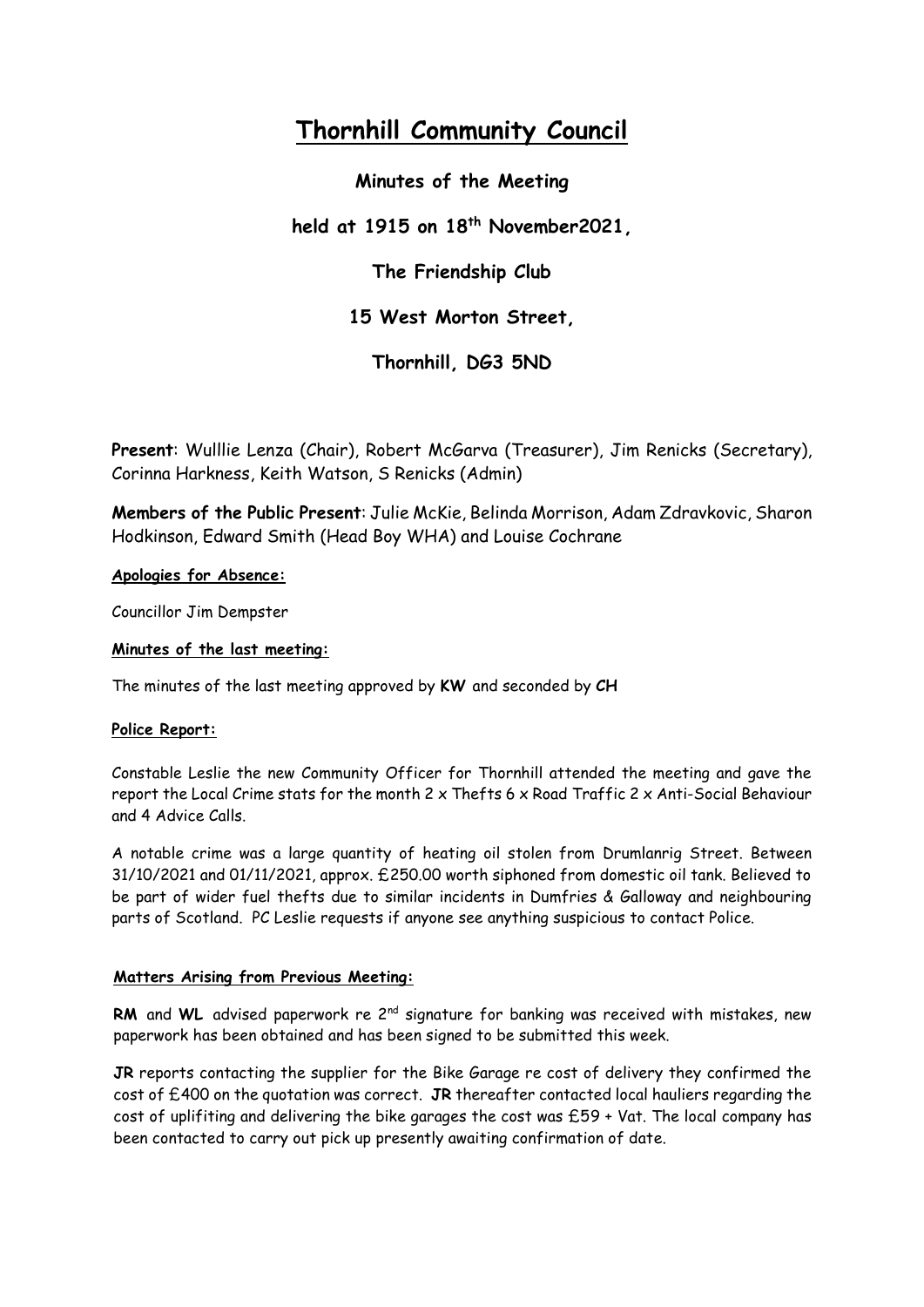**JR** still struggling to find a location, there was a tree removed from West Morton Street recently, contact was made with the Forestry Department of Bucccleuch Estates re planting the sapling in this location, however they are unwilling to remove the stump that is left incase damage is caused to the tarmac. **JR** asks if there is a possibility of it being planted through at the school where other trees have been planted. **Action ES to make enquiries**

Funding details were passed to Wallace Hall Parent Council.

**ES** advises that the survey regarding travelling to school is ongoing.

**JR** advises Minister and Piper were contacted for Remembrance Day which went well. Photograph and resume should be in the current edition of Nithsdale Times.

**KW** Christmas Hampers obtained and being displayed in the OST Office, Drumlanrig Street. Community Group on Facebook has details regarding the raffle and where tickets can be obtained.

**WL, ES** both are having difficulty in finding musicians for the Christmas Night. **JR** informs that he has made enquiries regarding a Fairground Organ to play Christmas music. **JR** gave brief details and cost of the Orga021n discussion by members who agreed to have it at the night.

#### **Treasurers Report:**

The Treasurer (**RM)** provided a review of the Accounts, as they are now:

| Current Account balance | £6,889.14   |
|-------------------------|-------------|
| Investment Account:     | £3,531.27   |
| Legacy Account:         | £185,287,81 |

**RM** advises that the audit account have been returned from Farries Kirk and Mcvean

#### **Wind Farm Report:**

**JR** advises nothing to report closing dates are the middle of December and January.

#### **Planning Applications:**

Weekly Planning Applications lists checked as they came into the E-Mail nothing of significance relating to the village.

#### **Correspondence:**

An Email was received from Louise Cochrane Chair of Wallace Hall Parent Council updating members with regards to the Road safety in East Morton Street.

Louise was present at the meeting and advised that she has been in contact with Road & Infrastructure at the Council a survey/site visit is required which will hopefully take place in December. Vehicle Activated Signs cost in the region of £4k-£5k each to buy and install. Nothing more can be done until this survey/visit takes place.

In the email from Road & Infrastructure it was noted that if the local community group/ council proceed to self-finance the purchase and installation of Vehicle Activated Signs, the ownership and future maintenance/ repair of these sign will be their responsibility